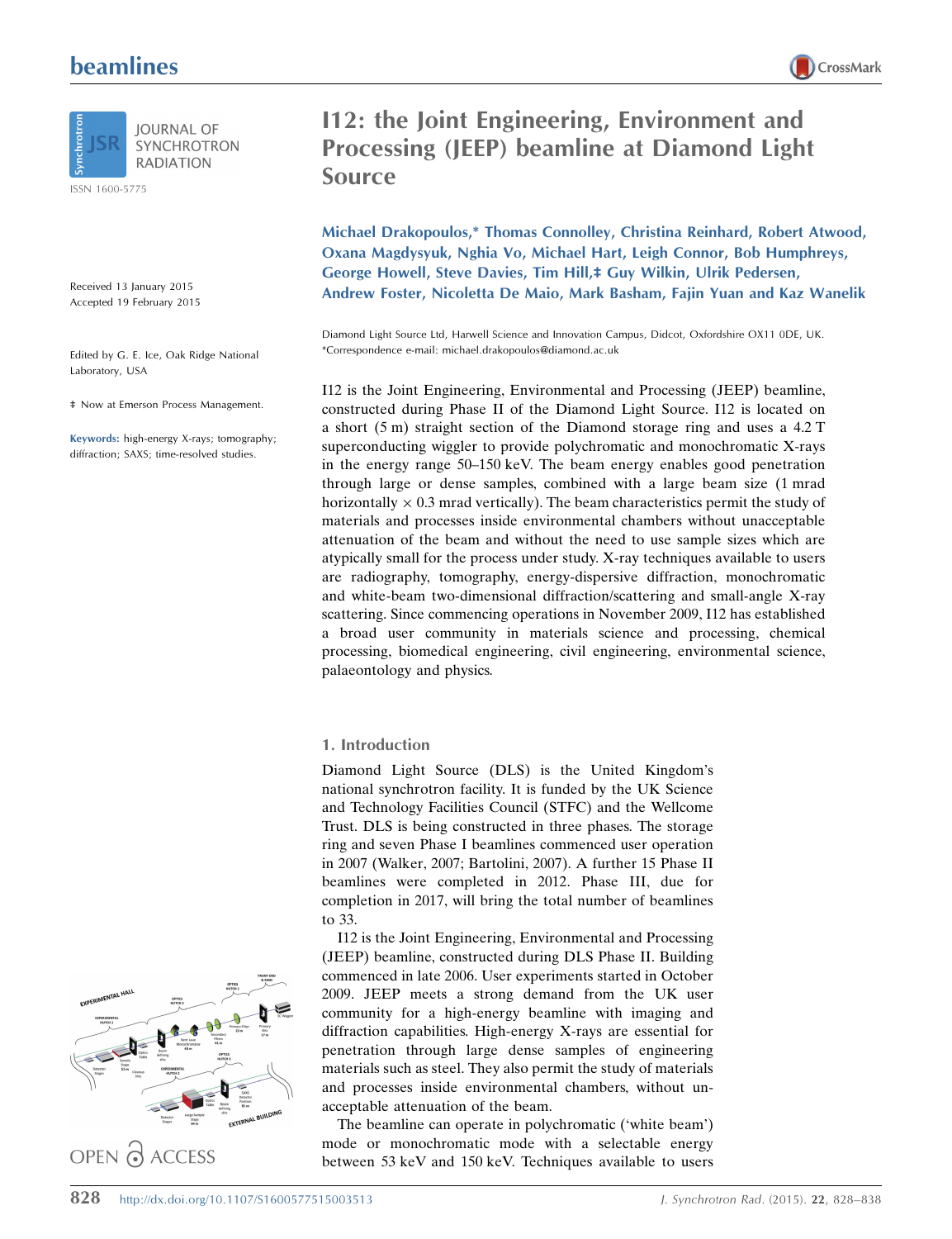are: radiography, tomography, energy-dispersive diffraction, monochromatic and white-beam two-dimensional diffraction/ scattering and small-angle X-ray scattering (SAXS).

In the beamline design, much attention was given to allow in situ studies using the broadest possible range of processing equipment, in terms of size, weight and complexity. Selecting and changing experimental techniques can be done remotely and automatically without the need to manually rearrange beamline instrumentation.

The user community is mainly from the following fields: materials engineering and processing (Korsunsky et al., 2010; Egan et al., 2012; Hofmann et al., 2012; Evans et al., 2012; Puncreobutr et al., 2013; Huang et al., 2014; Kareh et al., 2014; Davenport et al., 2014); chemical processing (Williams et al., 2011; Rowles et al., 2012; Sedlmaier et al., 2013); biomedical engineering (Sui et al., 2011; Zhang et al., 2013); civil engineering (Bhreasail et al., 2012); and palaeontology (Baars et al., 2013).

In this paper we give an overview of the source, optics, detectors and experimental hutch facilities of I12.

## 2. Beamline overview

The beamline schematic is shown in Fig. 1, with key parameters listed in Table 1. There are primary slits for beam definition in the front-end section of the beamline. The first

| Table 1                                  |  |  |
|------------------------------------------|--|--|
| Key parameters of the I12 JEEP beamline. |  |  |

| Source                      | Superconducting wiggler, 4.2 T,<br>48 mm periodicity, 21 full-field periods |  |  |
|-----------------------------|-----------------------------------------------------------------------------|--|--|
| Beam acceptance             | 1 mrad (H) $\times$ 0.3 mrad (V)                                            |  |  |
| Working energy range        | 53–150 keV                                                                  |  |  |
| Beam modes                  | White and monochromatic                                                     |  |  |
| Monochromator               | Si (111) cryo-cooled double bent Laue                                       |  |  |
| Bandwidth                   | $\sim$ 2 × 10 <sup>-3</sup> to $\sim$ 2 × 10 <sup>-4</sup> , adjustable     |  |  |
| Maximum beam size (EH1)     | 50 mm (H) $\times$ 15 mm (V)                                                |  |  |
| Maximum beam size (EH2)     | 94 mm (H) $\times$ 28 mm (V)                                                |  |  |
| Photon flux (EH1, 53 keV at | $1.8 \times 10^{11}$ photons s <sup>-1</sup> mm <sup>-2</sup>               |  |  |
| 300 mA ring current)        | $(0.1\%$ bandwidth) <sup>-1</sup>                                           |  |  |
|                             |                                                                             |  |  |

optics hutch (OH1), closest to the source, contains the first low-energy X-ray filter, which at the same time is the vacuum window between the front-end section and the beamline. The second optics hutch (OH2) contains a second permanent lowenergy filter followed by optional Cu-attenuators of different thickness.

A cryogenically cooled double-crystal bent Laue monochromator and beam-defining secondary slits complete the beamline optics before the first experimental hutch (EH1).

JEEP has an in-line layout with two experimental hutches. EH1 is 51 m from the source and is optimized for experiments on small samples and sample environments. Next is a transfer pipe across the perimeter of the main experimental hall to an



Schematic optical and functional layout of the I12 JEEP beamline.

Figure 1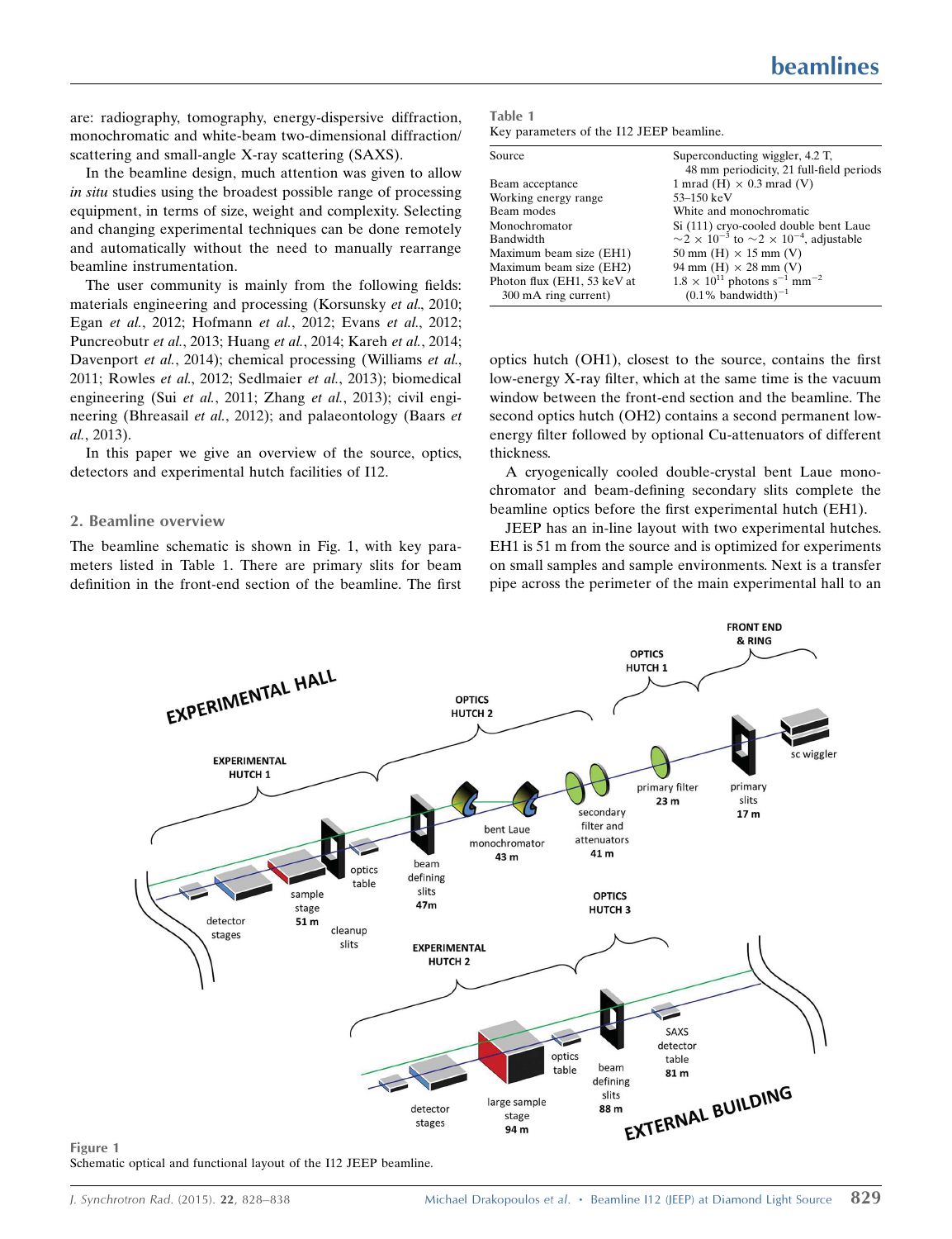external building, where there is a third optics hutch (OH3) with beam-defining slits and a second large experimental hutch (EH2), 94 m from the source. EH2 is used for large samples, experimental apparatus or complicated experiments which require prolonged setup time. The in-line layout means that EH1 can be used for experiments while preparing for another experiment in EH2. The beamline can pass the complete 1 mrad  $\times$  0.3 mrad angular fan of either monochromatic or white beam right up to the final beam stop at the end-wall of EH2.

#### 2.1. Source

Diamond is a 3 GeV synchrotron source. At the time of writing it operates at 300 mA, in top-up mode, with a design target of 500 mA. The I12 insertion device is a 4.2 T superconducting wiggler with 21 full-field periods of 48 mm period length (Budker Institute for Nuclear Physics, Novosibirsk, Russia). The resulting deflection parameter  $K$  is 18.8 and the critical energy is 25 keV, with a total power of 56 kW at a storage ring current of 500 mA. A fixed front-end aperture restricts the maximum angular acceptance of the beam to 1 mrad horizontally and 0.3 mrad vertically, so the maximum power entering the beamline is approximately 9 kW at 500 mA. Fig. 2 shows the flux in the 1 mrad  $\times$  0.3 mrad fan at 300 mA, calculated using XOP (Sanchez del Rio & Dejus, 2004). With the critical energy of the wiggler at 25 keV, about two-thirds of the total power is in photons below 50 keV and thus below the operating energy range of the beamline.

#### 2.2. Beam conditioning optics and heatload management

The front-end contains a set of primary slits which are used to reduce the beam size entering the beamline if necessary.



The high radiation intensity emitted from the wiggler requires careful design of heatload management (Patterson et al., 2005). Two fixed filters are permanently inserted into the beam path with the aim to reduce the power at energies below 50 keV as much as possible. This is achieved by subsequent beam hardening at the two filter locations.

The first filter at 23 m from the source consists of two 1.1 mm-thick diamond disks of fluorescence-grade chemical vapour deposited (CVD) diamond (Element Six). The two disks are water cooled and mounted in sequence. The average power before the filter is 58 W mm<sup> $-2$ </sup>. The diamond disks reduce the total power from 9 kW to 6.2 kW. Both disks are diffusion bonded to a copper body via a molybdenum interface. The first disk acts also as the vacuum window between the beamline and the storage ring. The second disk, identical in design, is located 0.2 m downstream of the first. It is a backup window to protect the storage ring vacuum in case of first disk failure. In addition, the first disk provides an online beam monitor via an X-ray induced visible-light luminescence image, which is recorded with a CCD camera positioned outside a sapphire viewport.

The second filter at 41 m from the source is a 4 mm-thick CVD silicon carbide (SiC) disk which is diffusion bonded to a water-cooled copper body via a molybdenum interface. The average power density before this filter is  $12 \text{ W mm}^{-2}$ . The second filter reduces the total power from 6.2 kW to 2.6 kW. All subsequent optical elements such as optional attenuators, the first monochromator crystal, slit blades and beamline windows are subject to this level of incident power, at maximum beam size. The cumulative effect of the beamline

> filters on the incident spectrum is shown in Fig. 2. At a distance of 50 m, the remaining average white-beam power is  $3.5 \text{ W mm}^{-2}$ . The power in the most intense on-axis central square millimetre is 7 W.

> Besides the thermal properties, the choice of filter material takes into account beam hardening characteristics, vacuum compatibility and, very importantly, the avoidance of inhomogeneous amplitude or phase modulation of the transmitted X-rays.

> After the SiC filter are two in-vacuum translators with different thicknesses of copper filter (1, 2, 4 and 8 mm). The translators can be set to vary the amount of additional filtration (up to 12 mm). These filters provide additional power management and spectrum hardening, for example when commissioning equipment, or for filtered whitebeam experiments such as high-speed imaging.

attenuation is shown.



a distance of 50 m from the source (EH1). The effect of fixed filters and selectable white-beam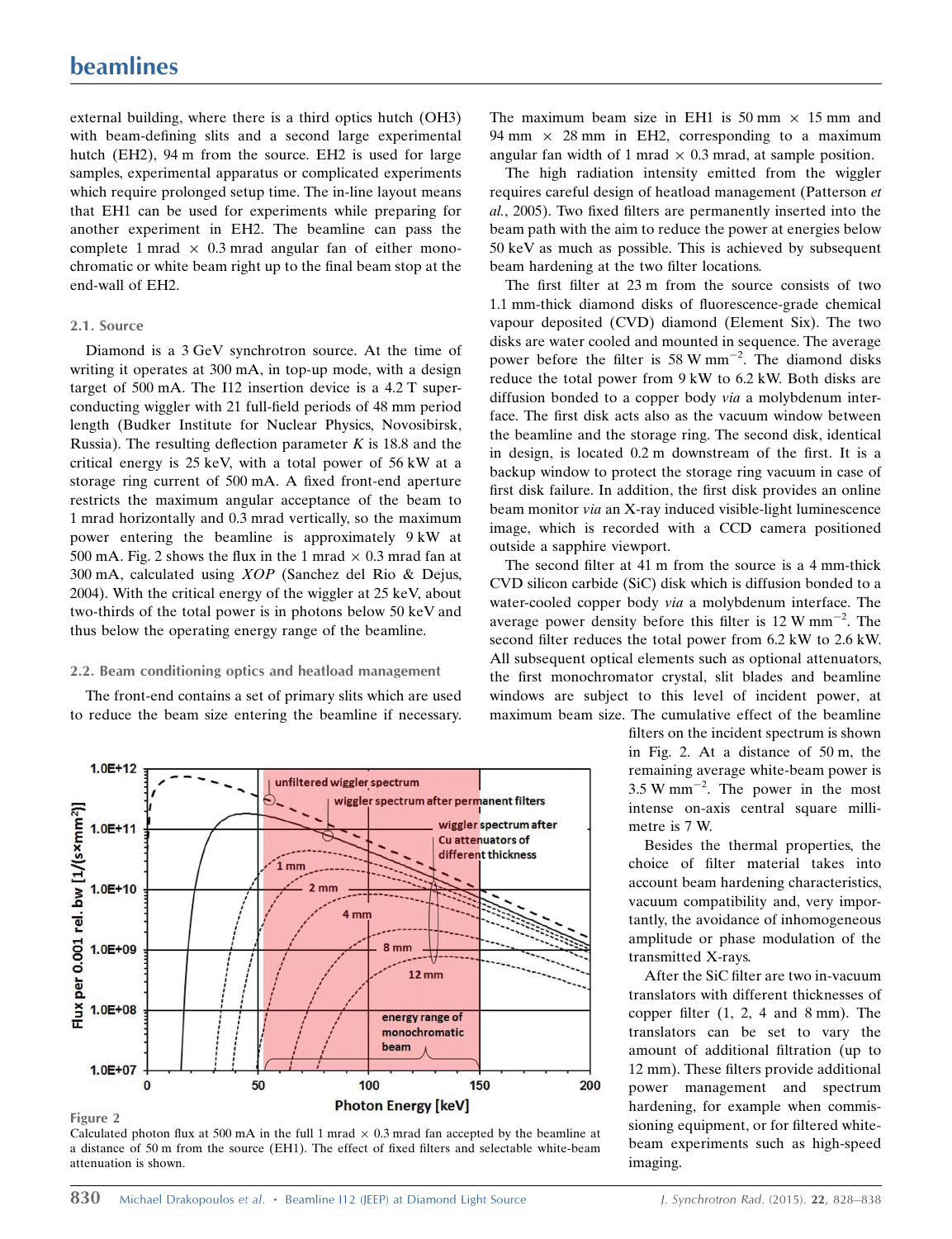#### 2.3. Monochromator

The I12 monochromator is a double-crystal bent Laue geometry instrument using cryogenically cooled Si single crystals. The device is designed to provide large high-energy beams for full-field imaging, at high intensity and moderate spectral resolution, but also monochromatic beams with high spectral resolution for diffraction. An engineering and optical design study for the monochromator was undertaken to check the validity of the optical and thermal engineering concept (Sutter et al., 2008a,b).

At high photon energies, silicon is transparent to X-rays, making the Laue geometry feasible (Suortti & Schulze, 1995; Shastri et al., 2002). The I12 monochromator uses two silicon crystals of almost identical design and optical layout. The optically active part of the crystals is a 4 mm-thick rectangular slab with both surfaces polished to topographic quality. The Si (111) reflection is chosen over the complete energy range from 53 keV to 150 keV. The diffraction vectors are oriented vertically in a  $(+,-)$  setting, producing a monochromatic beam with a vertical offset of 50 mm above the incident white beam. The (111) lattice planes and the surface normal include an angle of  $44^{\circ}$ , for both crystals. The normal vectors of the crystal surface directed towards the source point upwards. The X-rays impinge onto the first crystal surface inside the angle between surface normal and the lattice planes, and outside this angle on the second crystal.

Both crystals are cylindrically bent in the vertical, meridional, plane with the concave surface directed towards the source. The bending can be changed from unbent to a smallest bending radius of about 35 m. In the chosen diffraction geometry, the monochromatic focusing effects from both bent crystals compensate each other almost completely. Thus the initial vertical divergence of the X-ray beam is not altered by the monochromator, in a first approximation.

Both crystals are cooled. The first crystal, at a distance of 43 m from the source, absorbs 1 kW in a volume measuring  $43$  mm  $\times$  18 mm  $\times$  4 mm (horizontal  $\times$  vertical  $\times$  thickness). To reduce thermal strains at such heat load, the first crystal is cryogenically cooled via Cu-absorbers which are clamped onto the peripheral parts of the crystal. The second crystal is connected to a cryogenically cooled runner via a Cu-braid. Although the thermal conductivity of the braid is poor, the second crystal can be kept reliably at temperatures below 250 K which at high energies is sufficient to reduce the dispersive nature of the second crystal below practical importance.

The spectral bandwidth is controlled through the crystal bending (Fig. 3). For imaging, a broad bandwidth can be tolerated to maximize the photon flux at the sample. For diffraction, where better energy resolution is desirable, the bandwidth can be narrowed by reducing the crystal bending.

# 2.4. Experimental hutches

Two experimental hutches are available. EH1 (sample at 51 m from the source) is located inside the experimental hall. EH2 (sample at 94 m from the source) is housed in an external building outside the hall. Both sample positions are centred on the middle of the beam. The two experimental stations have a similar layout. Both are optimized to allow switching between imaging and diffraction techniques on the same sample without manual intervention.



#### Figure 3

Rocking curves at 50 keV of one bent Laue Si (111) crystal at different bending radii measured with a Si (111) Bragg crystal and a pencil beam. Width (FWHM) and intensity are shown for different crystal bending radii from flat to 35 m.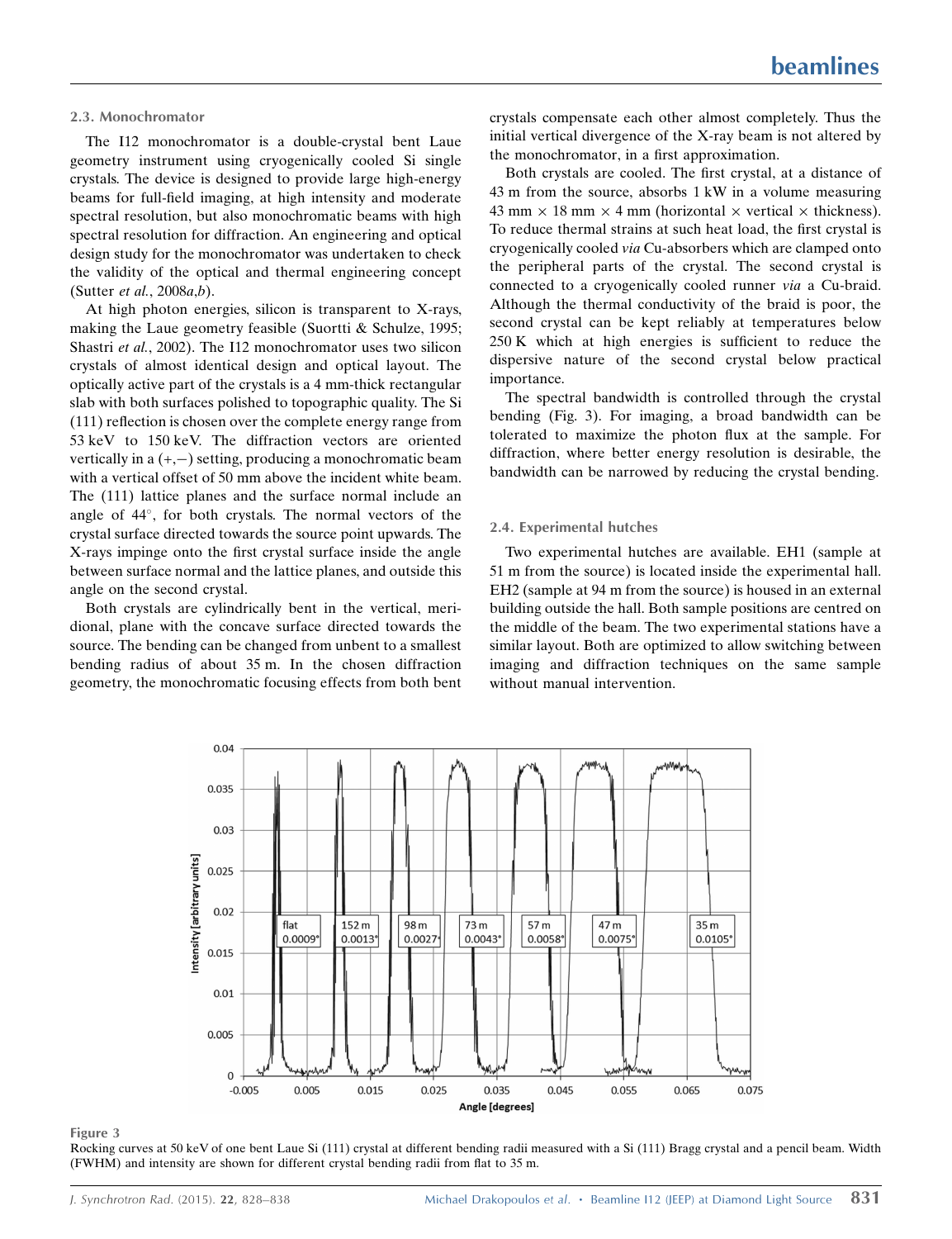The underlying design concept for both experimental hutches is to enable *in situ* studies with the greatest possible variety of sample environments, without having to extensively adapt equipment for use with synchrotron X-rays. Ideally, users should be able to bring laboratory instrumentation and use it in the I12 X-ray beam with minimal modifications. The main characteristics of high-energy X-rays support this concept. First of all, the good penetration reduces the requirement for thin samples or sample cells. Secondly, scattering angles are small, thus scattered X-rays are confined within a narrow cone. Diffraction and scattering can be recorded at distances of several hundreds of millimetres downstream of the sample, allowing more space between sample and detector for a sample rig or chamber. Finally, in-line phase-contrast via propagation develops at distances only above several 10 mm behind the sample, which allows recording pure absorption contrast at a comfortable sample– detector distance if needed.

The continuous spectrum from the wiggler can be used for energy-dispersive diffraction. With collimation, a threedimensional gauge volume can be produced, enabling isolation of the sample signal from unwanted contributions from sample containers or other material in the beam path.

All the factors mentioned above enable the provision of ample space around the sample position. For this reason, the I12 sample stages are designed to be sturdy and capable of supporting heavy weights and large objects.

Both hutches have a table before the sample stage for additional equipment and optics, and a large detector table with motions parallel and perpendicular to the incoming X-ray beam after the sample stage. Up to three detectors can be mounted simultaneously. They can be moved remotely during an experiment, for example to switch between imaging and diffraction. Sample-to-detector distances can be varied from  $\sim$  0.6 m to 2.6 m for both imaging and diffraction detectors. In-line phase contrast propagation distance and the range of momentum transfer in diffraction can be thus adapted to various needs.

At the end of EH1 and EH2, at a distance of 5 m and 7 m to the sample stage, respectively, a second detector table with 2 m horizontal travel perpendicular to the X-ray beam allows the recording of diffraction signals with high angular resolution.

EH1 is configured for experiments with relatively small samples and sample environments when compared with EH2. A core feature is a multi-purpose sample stage (Huber Diffraktionstechnik GmbH) which can be configured to suit different sizes of experimental equipment. There is a highprecision air bearing rotation stage for tomography, which can rotate at up to 10 Hz. The sample stage can carry up to 50 kg with the tomography stage installed and up to 200 kg with the tomography stage removed.

EH2 differs from EH1 in that it offers additional design features for the setup and study of large samples and complex sample environments. Most notably, the sample stage (Max Voggenreiter GmbH) in EH2 can support masses up to 2000 kg with a horizontal and vertical motion range of 1 m and a continuous rotation around a vertical axis. EH2 is equipped with 1.9 m-wide by 3.0 m-high entrance doors, a 5 tonne capacity overhead crane, various conduits for gases and liquids and a hot fume extract. The external building has its own loading bay for delivery of large items of equipment or samples. Before an experiment, complex instrumentation can be assembled and tested in EH2, whilst beamline operation continues in EH1.

Finally, taking advantage of the long X-ray transfer tube to the external building, a facility for high-energy SAXS is included in the beamline capabilities. This was achieved by enlarging the transfer pipe to a diameter of 400 mm, and constructing a detector station in Optics Hutch 3, at a distance of 30 m from the sample position in EH1.

#### 2.5. Detectors and related techniques

2.5.1. X-ray imaging cameras. The main I12 imaging camera was designed in-house. It has a modular construction, aiming to achieve high robustness with a minimum degree of adjustment required for magnification changes (Fig. 4).

Four optics modules with different fields of view are mounted side by side on a linear translation stage. Each module consists of an imaging scintillator, visible-light mirrors and optics. For optimum spatial resolution and light efficiency, the thicknesses of the scintillator are matched to the depth of focus of the optical system (Koch et al., 1998) for each module. Each optics module creates a real image of the scintillator at a fixed distance behind the module. That image is recorded by a commercial CCD or CMOS sensor. The field of view is changed by translating the according optics module before the sensor. Fields of view, magnification and pixel resolutions are listed in Table 2.

No mechanical or optical adjustments are necessary for any of the modules, because the manufacturing machining was sufficiently accurate to achieve the required tolerances of





Schematic design of the I12 imaging camera. X-rays enter an optics module (bottom left). A visible-light image is generated in the scintillator and imaged onto a commercial sensor (top right). The visible-light path is folded twice. The inset shows the modular design with four optical modules for different magnification on a linear translation and the sensor on a focus translation and a roll stage.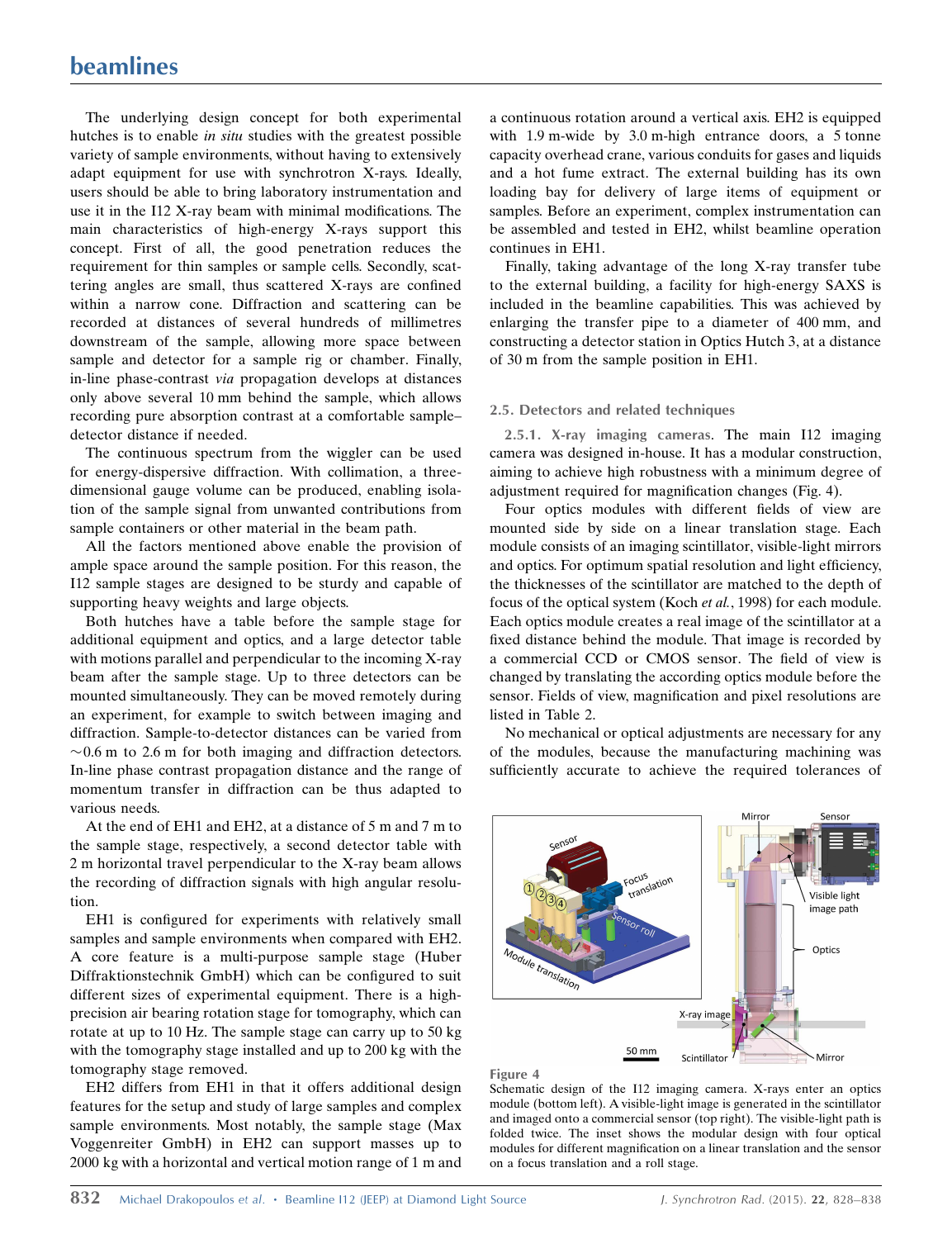Table 2 X-ray imaging camera optics summary.

| Module<br>number | Magnification | Field of view<br>High resolution<br>(PCO.Edge)<br>mm) | Pixel scale<br>High resolution<br>(PCO.Edge)<br>$(\mu m \text{ pixel}^{-1})$ | Field of view<br>High speed<br>(Phantom 7.3)<br>(mm) | Pixel scale<br>High speed<br>(Phantom 7.3)<br>$(\mu m \text{ pixel}^{-1})$ |
|------------------|---------------|-------------------------------------------------------|------------------------------------------------------------------------------|------------------------------------------------------|----------------------------------------------------------------------------|
| $\overline{1}$   | 0.346         | $48.8 \times 40.5$ <sup>+</sup>                       | 19.1                                                                         | $50.9 \times 38.2^+$                                 | 63.6                                                                       |
| 2                | 0.82          | $20.3 \times 17.1^+$                                  | 7.9                                                                          | $21.5 \times 16.1^+$                                 | 26.8                                                                       |
| 3                |               | $8.3 \times 7.0$                                      | 3.2                                                                          | $8.8 \times 6.6$                                     | 11.0                                                                       |
| $\overline{4}$   |               | $3.3 \times 2.8$                                      | 1.3                                                                          | $3.5 \times 2.6$                                     | 4.4                                                                        |

† X-ray illumination limited by beam height to 15 mm in EH1 and 28 mm in EH2.

parallelism, straightness and distances. Focusing of the scintillator is done in image space by moving the sensor along the optical axis. As the lateral magnification is proportional to the square of the object magnification, focusing is easier when performed in image space, and there is no need for highresolution motion mechanics at the scintillator location.

The light from the scintillator is reflected upwards by a  $45^{\circ}$ mirror. Custom-made optics image the scintillator onto the sensor plane at the desired magnification. Before reaching the sensor, the light is reflected by a second  $45^\circ$  mirror into the horizontal direction again. The double-mirror design keeps the optics and camera sensor out of the direct X-ray beam path, and allows easy translation or removal of the optics modules. All four optics have identical nominal object–image distances. The optical glass used is radiation-resistant, in order to decrease long-term radiation damage caused by highenergy elastic and Compton scattering which originates from sample, scintillator and first mirror.

Currently two interchangeable image sensors are available. High-resolution imaging is performed using a PCO.edge monochrome camera (PCO AG), with a  $2560 \times 2160$  pixel CMOS sensor and a maximum acquisition rate of 100 frames  $s^{-1}$ . Images are continuously acquired and saved on central storage at maximum frame rate. For high-speed imaging, an  $800 \times 600$  pixel Phantom 7.3 CMOS camera is used (Vision Research). The camera is capable of up to 6600 full frames per second, more if a reduced region of interest is selected. During acquisition, images are stored in a 16 Gigabyte capacity on-board memory. The images are then downloaded to central file storage over an Ethernet connection. The sensors can be rotated around the optical axis by a few degrees. This enables adjustment of the tomography rotation axis to be orthogonal to the sensor rows in cases when a tilt stage under the tomography rotation axis is not available.

The scintillators are mounted in magnetic holders which engage with magnets on the optic module body, enabling quick simple exchange of scintillators. The lateral position is defined by precisely machined datum planes. Using this system, the scintillator thickness can be adapted to the resolution of the sensor or to increase efficiency at the expense of resolution. The main scintillator materials used are single crystals of cadmium tungstate, cerium-doped lutetium aluminium garnet and terbium-doped gadolinium gallium garnet.

2.5.2. Flat panel detector. Recent developments in digital medical imaging technology made large, flat, two-dimensional detectors suitable for beamline use commercially available (Daniels & Drakopoulos, 2009). A Pixium RF-4343 (Thales) flat panel detector was selected for two-dimensional powder diffraction, Laue-diffraction, total scattering and SAXS experiments. It has  $2880 \times 2881$ pixels, each 148  $\mu$ m by 148  $\mu$ m, in a total active area of 430 mm  $\times$  430 mm. X-ray to visible light conversion takes place in a columnar crystalline CsI scintillator array. The visible light is detected by an

amorphous silicon photodiode array. The processed signal is written to a two-dimensional tiff-file with 16-bit depth. The direct beam is blocked by a cylindrical tungsten beamstop, which is supported using a low-absorbance carbon fibre arm to minimize shadowing of diffraction patterns on the detector. Automated routines for calculating the monochromatic beam energy, sample-to-detector distance, detector tilt and beam centre position have been developed. The calculations use a number of diffraction patterns from a known standard (e.g. NIST 674b cerium oxide) captured over a range of sample-todetector distances (Hart et al., 2013).

As well as monochromatic powder diffraction, the flat panel detector has been used for high-energy transmission Laue diffraction with white beam (Hofmann et al., 2012).

2.5.3. Energy-dispersive detector. Energy-dispersive X-ray diffraction (EDXD) is an established technique for the retrieval of structural information from samples inside equipment with confined geometries, such as environmental cells, furnaces or pressure cells. To optimize the beam time utilization of the energy-dispersive technique, a multi-element detector was designed, with 23 high-purity Ge detector crystals arranged in a semi-annular array with a diameter of 350 mm. The azimuthal angles cover a range from  $0^{\circ}$  to  $180^{\circ}$ , in steps of  $8.18^\circ$ . Each detector crystal is cylindrical in shape with a diameter of 10 mm and a depth of 14 mm. The detector was manufactured by Canberra, Olen, Belgium, to a conceptual design provided by the I12 beamline. Detector readout is performed by an XMAP digital acquisition system (XIA Inc.).

The semi-annular array of detector elements makes up 11 orthogonal pairs in total (plus one additional element), allowing the simultaneous measurement of 11 sets of orthogonal q-vector components. This geometry is intended to improve the determination of strain tensors and also permits the measurement of texture. The multi-element design also increases the detected total solid angle which is an advantage for the acquisition of patterns without azimuthal signature, for instance in chemical processing.

At a typical sample–detector distance of 2 m the diffraction angle  $2\theta$  is 5°, which at the nominal useable energy range from 50 keV to 150 keV gives access to a momentum transfer  $q$ from 2.2  $\rm \AA^{-1}$  to 6.5  $\rm \AA^{-1}$ .

The complete EDXD set-up has a semi-annular slit array mounted on the entry face of the detector (detector slit) and a second semi-annular slit with fixed gap not far behind the sample (sample slit). Both these slits form a collimation for the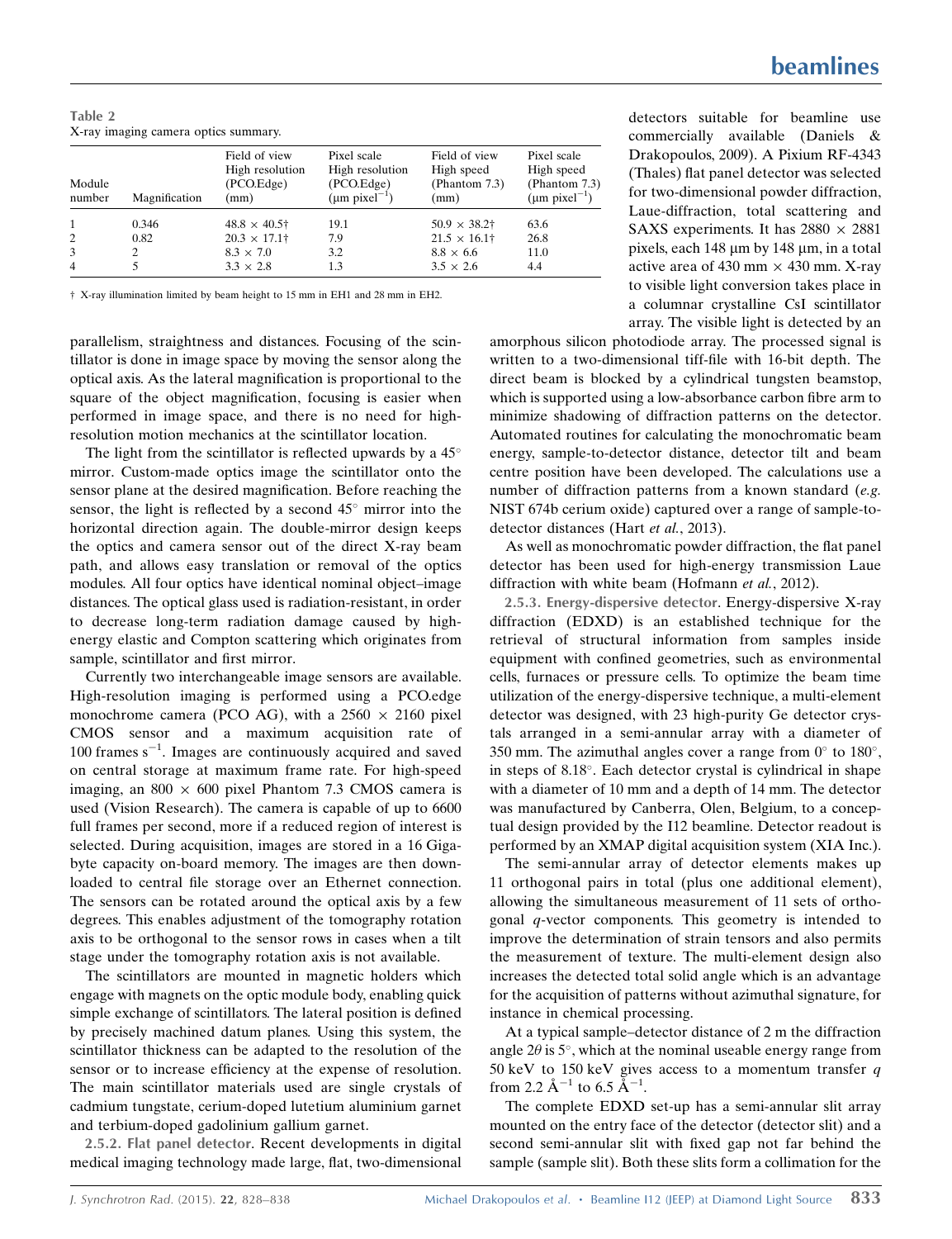# beamlines

diffracted beam. Together with the confinement of the incident beam through the two orthogonal pairs of entrance slits a three-dimensional gauge volume is defined. The length of this volume along the beam is given by the entrance slits and the



Figure 5

The EDXD system. (a) Geometry of the detector, detector slits and sample slits showing the semi-annular arrangement of 23 independent Ge crystals. Inset: geometry of gauge-volume dimension D along incoming beam direction. Measured length D and relative position of gaugevolume of all 23 elements at 50  $\mu$ m  $\times$  50  $\mu$ m incoming beam size for long collimator  $(b)$  and short collimator  $(c)$ .

geometrical parameters of the collimation (sample, and detector slit gap and the distances between them and the sample) (Fig.  $5a$ ). The collimation parameters also define the residual divergence of the diffracted beam around the nominal take-off angle. The parameters are balanced in a way that the residual divergence is small compared with the intrinsic energy resolution of the detector, in terms of momentum transfer  $q$ . The shallow diffraction angles elongate the gauge volume along the beam direction (Rowles, 2011).

A three-dimensional gauge volume is extremely useful for strain scanning or when diffraction from material surrounding the sample needs to be discriminated at the detector. To permit some flexibility in gauge volume length and sample to sample-slit distance, different sample slits are available. The smallest gauge-volume length of 1.5 mm (full width at halfmaximum) can be achieved with a sample slit located 100 mm behind the sample (Fig.  $5c$ ). Here, the centre positions of the 23 individual gauge-volumes overlap within a tolerance of less than 0.3 mm. The uneven intensity over the different elements reflects the mechanical tolerances of the conical slit opening which is nominally 70  $\mu$ m, cut into an 8 mm-thick tungsten plate. A larger gauge volume with a length of 3.2 mm (full width at half-maximum) can be provided with a different sample slit at a distance of 515 mm behind the sample (Fig. 5b).

2.5.4. Sample environments. The main objective of JEEP is facilitating in situ experiments on samples and systems where high-energy X-rays are needed, either for good penetration through dense material or for high coverage of the reciprocal space in a forward diffracting geometry. The main applications therefore originate from materials and engineering science, and chemical processing; however, a significant number of applications come from physics, medical research and geoscience.

Since the first days of operation in October 2009, the user community has brought state-of-the-art sample environments to the beamline. At present, about 85% of experiments use equipment and sample environments for in situ studies. The range of user sample equipment brought to date is vast, and the complexity can be high. Most of the equipment is tailored to carry out specific sample operations and processes for the scientific problem under study. The equipment is operated at the users' home laboratories, as well as at JEEP. Prominent examples include: a tomography rig for controlled heating, cooling and deformation of samples (Puncreobutr et al., 2012 $a,b$ ); a gas gun for shock physics experiments (Eakins & Chapman, 2014); molten salt electrowinning apparatus (Styles et al., 2012); aluminium casting apparatus (Drezet et al., 2014); welding rigs; an internal combustion engine (Baimpas et al., 2013); chemical processing equipment (Lester et al., 2006); hydro-thermal reactors (Moorhouse et al., 2012); a magma chamber (Pankhurst et al., 2014); a custom furnace for studying solid oxide fuel cells (Robinson et al., 2014) and various mechanical test rigs (Evans et al., 2012; Horne et al., 2013; Mostafavi et al., 2013; Gussone et al., 2014).

Due to the wide range and sophistication of user requirements, it would be difficult and costly for the beamline to provide all the equipment required for in situ experiments.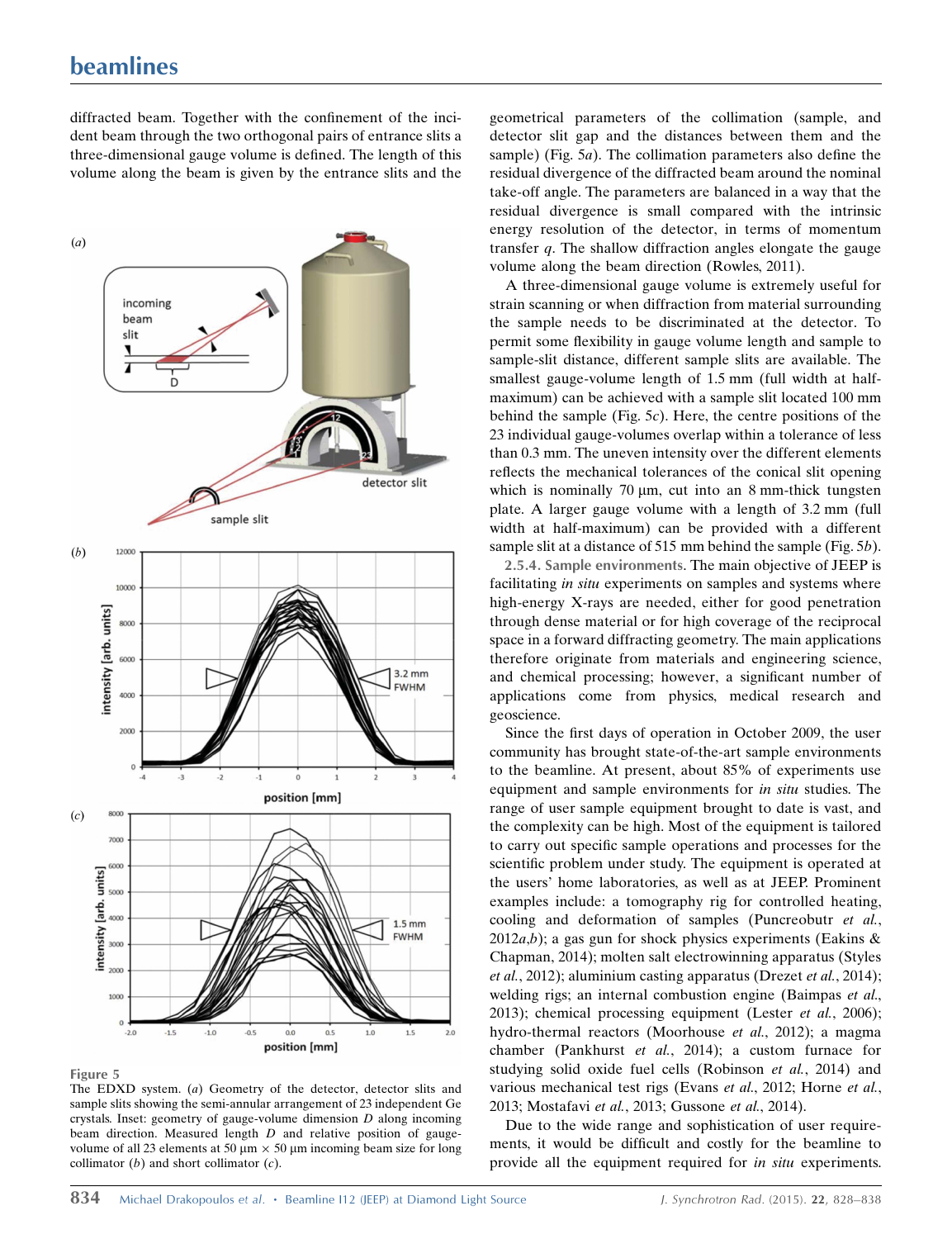Instead, the beamline offers some generic apparatus, including furnaces, a cryo-streamer (Oxford Instruments) and a 100 kN servo-hydraulic mechanical test-rig (Instron, UK).

2.5.5. Control system. Like the rest of Diamond, beamline I12 uses the EPICS distributed control system for low-level control (APS-ANL, 2014). The user interface for experiments and data acquisition is the Generic Data Acquisition system (GDA, 2014), an open source software suite originally developed at the Daresbury Synchrotron Radiation Source and adopted by Diamond Light Source. For customized experimental control, Jython scripts can be written and executed within the GDA software.

# 3. Ancillary facilities

#### 3.1. Support laboratories

There are two general-purpose support laboratories adjacent to the beamline, equipped with optical microscopes, a fume cupboard and basic chemical laboratory equipment. Diamond Light Source users may request access to the facility's central chemistry and biological science laboratories. Equipment in the support laboratories of other beamlines may also be available to users on request.

#### 3.2. Computing facilities

All data collected on the beamline is stored centrally on a high-performance GPFS file system and can be accessed remotely by users after their experiment is complete.

Given the high demand for imaging and tomography, significant resources have been deployed for image processing and tomographic reconstruction. For fast reconstruction, there is a central computing cluster based on Nvidia $\mathbb R$  Tesla Graphical Processing Units (GPUs). Tomography reconstruction uses a filtered back projection algorithm with ring artefact suppression, optimized for parallel processing on GPUs and developed in collaboration with the University of Manchester (Titarenko et al., 2010, 2011; Kyrieleis et al., 2011). Single-distance phase retrieval based on the method proposed by Paganin et al. (2002) and implemented in the software ANKAphase (Weitkamp et al., 2011) is available. Recently, new algorithms for improved determination of the tomography rotation centre (Vo et al., 2014) and a new method for phase retrieval from multi-distance tomography datasets has been developed (Vo et al., 2012), using the Gerchberg-Saxton algorithm (Gerchberg & Saxton, 1972).

The beamline has a data analysis room where users can process and visualize data while they are on site, or during a separate visit after the experiment. Several commercial and free packages are available, including AVIZO (FEI Visualization Sciences Group) for visualization and rendering of three-dimensional computed tomography data. For the calibration, reduction and analysis of diffraction data from either two-dimensional powder diffraction or EDXD, Diamond has been developing a powerful module within the open source 'DAWN' data analysis workbench (Basham et al., 2015). Calibration of monochromatic two-dimensional powder diffraction data is performed using algorithms developed at DLS (Hart et al., 2013). For full Rietveld pattern refinement of diffraction data, the TOPAS software package is available (Bruker, 2009).

Diamond Light Source is continuing to develop the GDA and DAWN software suites to provide a complete workflow for data collection, reduction, analysis and visualization. For I12 in particular, workflows and graphical user interfaces for tomography reconstruction and powder diffraction data reduction are available and will continue to be updated and improved.

# 4. Facility access

DLS provides two general user access methods for beamline I12, Direct and Programme Mode. In Direct Mode, beam time allocation is in two periods of six months starting October and March. Users can submit proposals twice a year with deadline dates usually on 1 April and 1 October. Applications are peer reviewed on scientific merit by an independent panel of scientists. Typically, users on I12 receive between two and five days of beam time per application. Programme Mode provides access over a period of up to two years, with two calls per year at the same time as Direct Mode.

#### 5. Experimental highlights

There follows some selected examples of published research, showing the versatility of the JEEP beamline and the diversity of experiments performed.

#### 5.1. Engineering

An early experiment in EH2 was a feasibility study of highspeed imaging and strain measurement in an operating singlecylinder four-sroke internal combustion engine running at  $\sim$  2000 r.p.m. High-speed radiography was used to observe the motion of valves, piston and connecting rod. Stroboscopic energy-dispersive diffraction measurements on the connecting rod revealed a compressive strain of  $-630$  microstrain at its position close to the top dead centre after ignition (Baimpas et al., 2013).

## 5.2. Material science

JEEP has regularly performed high-speed in situ tomography experiments on the deformation of semi-solid systems. Such systems occur in natural environments like magmas or soil, and also in industrial processes like the casting of alloys. A particular highlight was the direct measurement of discrete grain response during compression of a semi-solid Al–Cu alloy (Kareh et al., 2014). The stress–strain response was due to the shear-induced dilation of discrete rearranging grains, leading to the counter-intuitive result that compression can open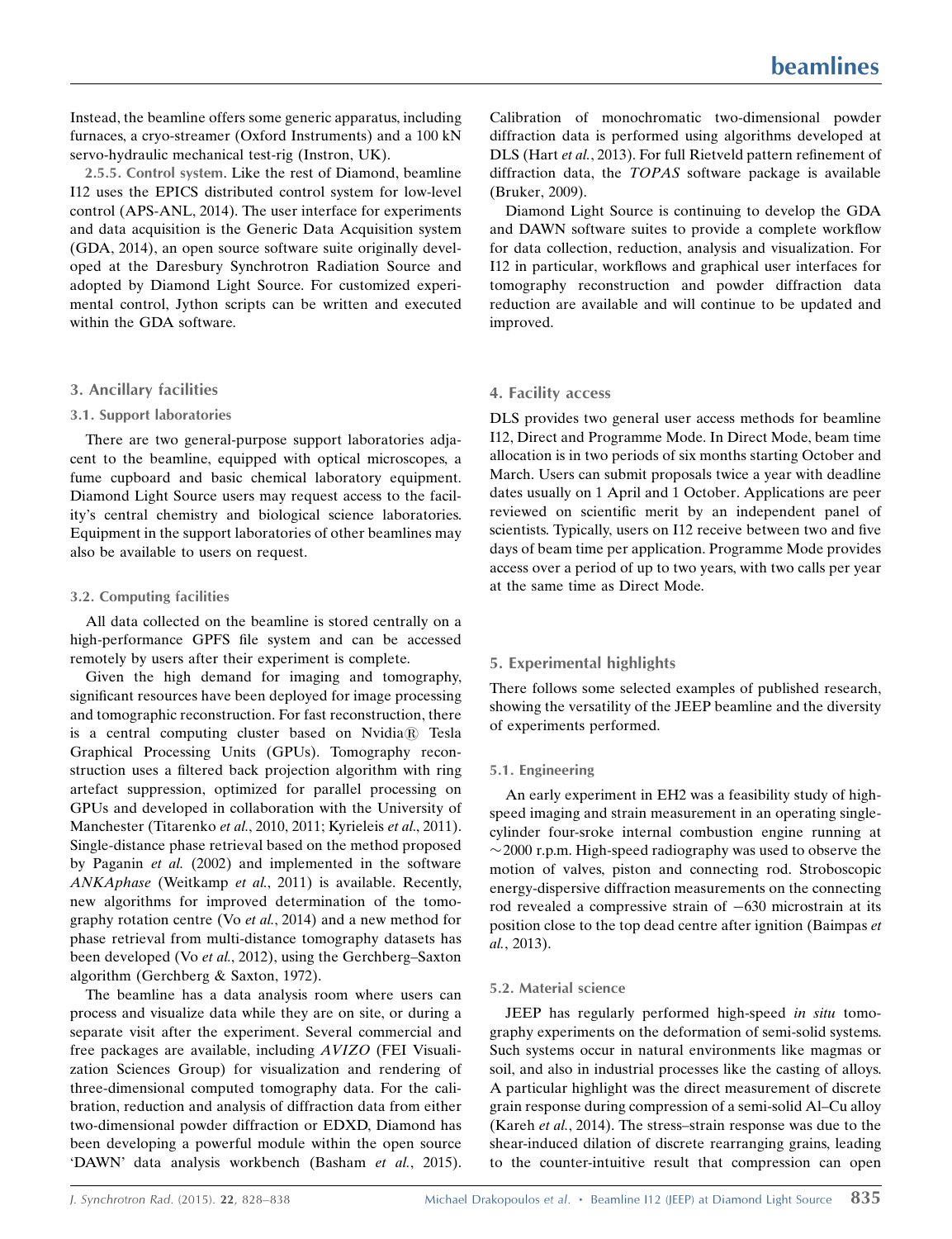internal pores and draw the free surface into the liquid, resulting in cracking.

Another in situ experiment, using diffraction, was a total scattering study of the deformation mechanisms in a Zr–Tibased bulk metallic glass composite, investigating the correlation between local atomic re-arrangement and shear band formation in the presence of a stress concentration (Huang et al., 2014).

#### 5.3. Chemical processing

A new superconductor, made by an intercalation reaction, was synthesized on JEEP. The reaction was monitored in situ using time-resolved 2D-diffraction at 80 keV (Sedlmaier et al., 2013). The resulting product was an ammonia-rich intercalate of FeSe with a critical temperature  $T_c$  of 39 K.

# 5.4. Palaeontology, biomedical imaging

High-resolution tomography has enabled successful noninvasive examination of a partially silicified fossil in a calcareous rock matrix. The internal structures of the fossil were revealed in sufficient detail to unambiguously identify it as the earliest rugose coral known to date (Baars et al., 2013).

Biomechanics plays an important role in glaucoma. Elevated eye pressure is the main risk factor for developing this disease. It is believed that pressure-induced deformation of the connective tissues of the back of the eye causes degeneration of the neural cells that transmit the visual information. The anatomical complexity, small size and relative inaccessibility of the involved bio-mechanics make phasecontrast imaging an ideal method to measure the pressureinduced deformation of this tissue at high resolution. Human donor eyes were attached to a pressure chamber and maintained inflated during tomographic data-acquisition. Pressureinduced deformation of retina supporting tissue was observed and quantitatively analysed (Coudrillier et al., 2015).

# 5.5. Instrumentation

A novel pixelated CdTe detector (Jacques et al., 2013) was used in a pinhole imaging setup to record dark field powder diffraction images of heterogeneous samples via the energydispersive method. One image consists of a square array of  $80 \times 80$  individual diffraction patterns at a spatial pixel resolution of 100  $\mu$ m  $\times$  100  $\mu$ m at the object (Egan et al., 2014).

# 6. Planned upgrades

# 6.1. X-ray optics

With the target of storage ring operation at 500 mA, work is in progress on a new secondary filter. The current CVD SiC filter is vulnerable to cracking due to thermally induced stress, exacerbated by residual stresses remaining from the diffusion bonding process. The new design should reduce thermally induced stresses and make filter replacement easier if it fails.

There is an ongoing modification programme for the monochromator, mainly to improve mechanical reliability and eliminate components such as optical encoders which are sensitive to beam damage. It should be noted that the X-ray optical performance of the device has been excellent since the first days of operation in 2009, and only one experiment has had to be cancelled due to a problem that could not be fixed in time.

A setup to improve the  $q$ -resolution in high-energy SAXS is in the early stages of testing. Using compound refractive lenses, the extended beam at the sample is focused onto the detector. Due to the high quality of the lenses used, the focused pattern retains the high brilliance of the source (Drakopoulos et al., 2005).

# 6.2. Tomography

A new large field of view (LFV) camera is currently being commissioned to cover the large imaging beam in EH2. The camera has a field of view of 104 mm  $\times$  46 mm. It uses two scientific grade CMOS sensors (PCO.edge) with separate optics. With it, the scintillator is imaged in two separate horizontally adjacent parts with some minor overlap in the centre. The final image has a size of  $4810 \times 2160$  pixels at a pixel size of  $21.5 \mu m$ . The light paths are folded horizontally and extensive tungsten shielding is applied to virtually eliminate any scattered X-rays from striking the camera sensors or optics.

For high-speed tomography in EH1, a dedicated whitebeam imaging module is being manufactured, and the EH1 tomography stage is being upgraded to a rotation speed of 10 Hz.

# 6.3. Diffraction detectors

A high-speed two-dimensional detector for diffraction, called L-AXIS, has been tested on the beamline and is ready for commissioning. The device was developed and produced by the STFC Technology Department of the Rutherford– Appleton Laboratories in Harwell. Its detecting element consists of a CMOS monolithic active pixel sensor coupled to a 1.5 mm-thick columnar CsI:Tl scintillator. The array-size is  $450 \times 450$  pixels at a pixel size of 120 µm. At full resolution,  $450$  frames  $s^{-1}$  can be continuously acquired and saved. Higher speeds are possible with a binned sensor.

# 7. Conclusion

This paper has described the design, layout and operational capabilities of the I12 JEEP beamline at Diamond Light Source. The beamline is unique for a 3 GeV source in offering a large white or monochromatic X-ray beam (up to 100 mm  $\times$ 30 mm) for imaging, and also small beams for energy-dispersive and angular-dispersive diffraction and scattering. The two experimental hutches, flexible layout and choice of detectors make JEEP a versatile instrument with a broad user community. The versatility of the beamline is illustrated by the variety of experimental work published since the beamline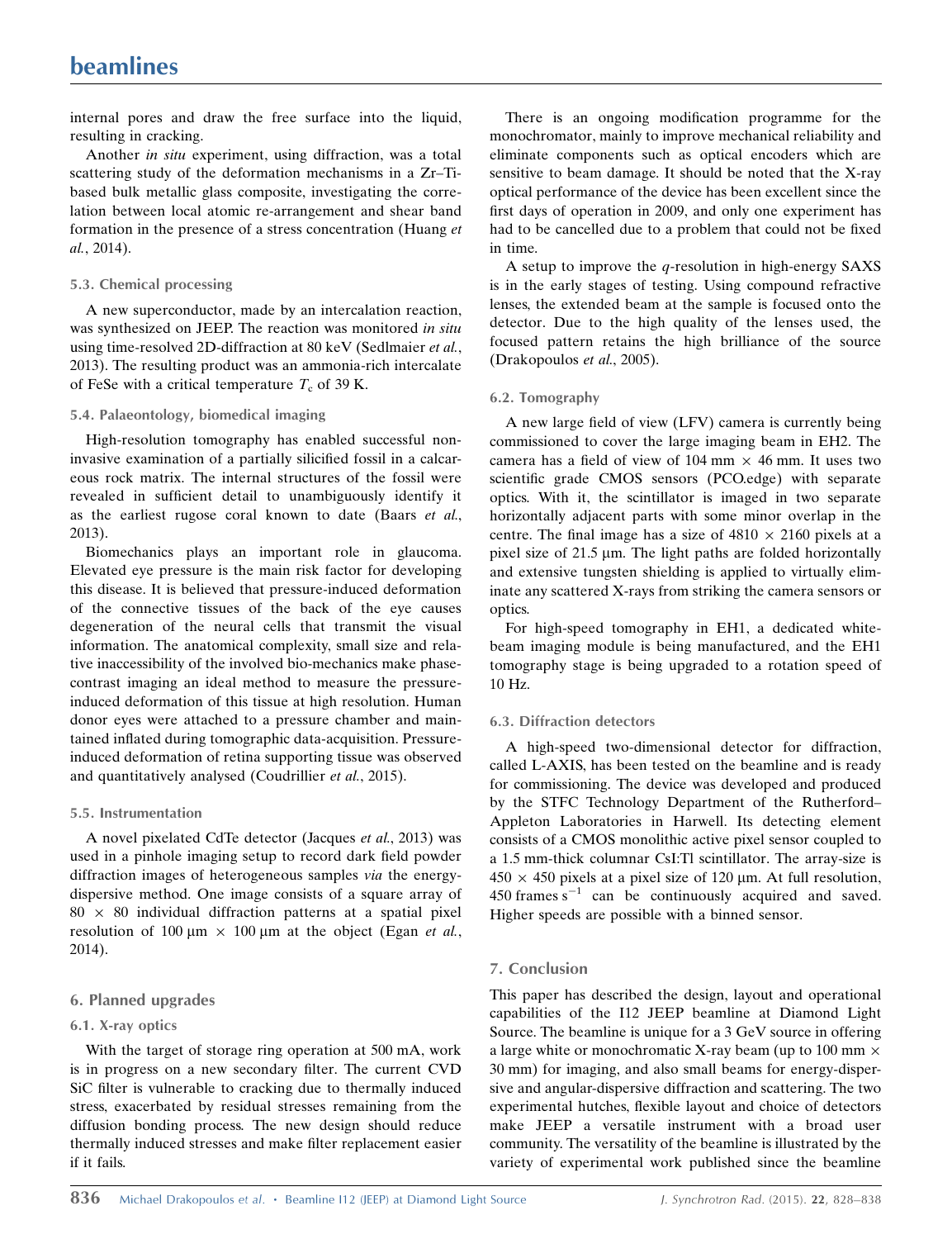started operations in November 2009. Several optics and instrumentation developments are under way to further improve beamline performance and offer new opportunities to users.

# Acknowledgements

The authors thank the following individuals for their advice, help and support: Veijo Honkimaki (ESRF); Philip Withers, Bob Cernik, Peter D. Lee (University of Manchester); Alexander Korsunsky (University of Oxford), Lyndon Edwards (ANSTO); Graham Davis (Queen Mary, University of London) and David Dye (Imperial College, London). Funding for the imaging camera, tomography reconstruction hardware and software was via an STFC Facilities Development Grant secured by the University of Manchester. Finally, we thank all Diamond staff, past and present, involved in the beamline's design, construction and commissioning.

#### References

- APS-ANL (2014). [Experimental physics and industrial control system](http://scripts.iucr.org/cgi-bin/cr.cgi?rm=pdfbb&cnor=ie5138&bbid=BB1), [http://www.aps.anl.gov/epics/index.php.](http://scripts.iucr.org/cgi-bin/cr.cgi?rm=pdfbb&cnor=ie5138&bbid=BB1)
- [Baars, C., Ghobadi Pour, M. & Atwood, R. C. \(2013\).](http://scripts.iucr.org/cgi-bin/cr.cgi?rm=pdfbb&cnor=ie5138&bbid=BB2) Geol. Mag. 150, [371–380.](http://scripts.iucr.org/cgi-bin/cr.cgi?rm=pdfbb&cnor=ie5138&bbid=BB2)
- [Baimpas, N., Drakopoulos, M., Connolley, T., Song, X., Pandazaras, C.](http://scripts.iucr.org/cgi-bin/cr.cgi?rm=pdfbb&cnor=ie5138&bbid=BB3) [& Korsunsky, A. M. \(2013\).](http://scripts.iucr.org/cgi-bin/cr.cgi?rm=pdfbb&cnor=ie5138&bbid=BB3) J. Synchrotron Rad. 20, 316–323.
- Bartolini, R. (2007). [IEEE Particle Acclerator Conference \(PAC\) 07](http://scripts.iucr.org/cgi-bin/cr.cgi?rm=pdfbb&cnor=ie5138&bbid=BB4), [pp. 1109–1111. Albuquerque: IEEE.](http://scripts.iucr.org/cgi-bin/cr.cgi?rm=pdfbb&cnor=ie5138&bbid=BB4)
- [Basham, M., Filik, J., Wharmby, M. T., Chang, P. C. Y., El Kassaby, B.,](http://scripts.iucr.org/cgi-bin/cr.cgi?rm=pdfbb&cnor=ie5138&bbid=BB10) [Gerring, M., Aishima, J., Levik, K., Pulford, B. C. A., Sikharulidze,](http://scripts.iucr.org/cgi-bin/cr.cgi?rm=pdfbb&cnor=ie5138&bbid=BB10) [I., Sneddon, D., Webber, M., Dhesi, S. S., Maccherozzi, F., Svensson,](http://scripts.iucr.org/cgi-bin/cr.cgi?rm=pdfbb&cnor=ie5138&bbid=BB10) O., Brockhauser, S., Náray, G. & Ashton, A. W. (2015). J. [Synchrotron Rad.](http://scripts.iucr.org/cgi-bin/cr.cgi?rm=pdfbb&cnor=ie5138&bbid=BB10) 22, 853–858.
- Bhreasail, Á[. N., Lee, P. D., O'Sullivan, C., Fenton, C. H., Hamilton,](http://scripts.iucr.org/cgi-bin/cr.cgi?rm=pdfbb&cnor=ie5138&bbid=BB5) [R., Rockett, P. & Connolley, T. \(2012\).](http://scripts.iucr.org/cgi-bin/cr.cgi?rm=pdfbb&cnor=ie5138&bbid=BB5) Permafrost Periglacial Process. 23[, 170–176.](http://scripts.iucr.org/cgi-bin/cr.cgi?rm=pdfbb&cnor=ie5138&bbid=BB5)
- Bruker (2009). Topas[, version 4.2. Copyright 1999, 2009 Bruker AXS.](http://scripts.iucr.org/cgi-bin/cr.cgi?rm=pdfbb&cnor=ie5138&bbid=BB6)
- [Coudrillier, B., Geraldes, D., Vo, N., Albon, J., Campbell, I., Abel, R.](http://scripts.iucr.org/cgi-bin/cr.cgi?rm=pdfbb&cnor=ie5138&bbid=BB7) & Ethier, C. (2015). [IEEE Trans. Med. Imaging.](http://scripts.iucr.org/cgi-bin/cr.cgi?rm=pdfbb&cnor=ie5138&bbid=BB7) To be submitted.
- [Daniels, J. E. & Drakopoulos, M. \(2009\).](http://scripts.iucr.org/cgi-bin/cr.cgi?rm=pdfbb&cnor=ie5138&bbid=BB8) J. Synchrotron Rad. 16, 463– [468.](http://scripts.iucr.org/cgi-bin/cr.cgi?rm=pdfbb&cnor=ie5138&bbid=BB8)
- [Davenport, A. J., Guo, L., Mi, N., Mohammed-Ali, H., Ghahari, M.,](http://scripts.iucr.org/cgi-bin/cr.cgi?rm=pdfbb&cnor=ie5138&bbid=BB9) [Street, S. R., Laycock, N. J., Rayment, T., Reinhard, C., Padovani,](http://scripts.iucr.org/cgi-bin/cr.cgi?rm=pdfbb&cnor=ie5138&bbid=BB9) C. & Krouse, D. (2014). [Corros. Eng. Sci. Technol.](http://scripts.iucr.org/cgi-bin/cr.cgi?rm=pdfbb&cnor=ie5138&bbid=BB9) 49, 514–520.
- [Drakopoulos, M., Snigirev, A., Snigireva, I. & Schilling, J. \(2005\).](http://scripts.iucr.org/cgi-bin/cr.cgi?rm=pdfbb&cnor=ie5138&bbid=BB11) [Appl. Phys. Lett.](http://scripts.iucr.org/cgi-bin/cr.cgi?rm=pdfbb&cnor=ie5138&bbid=BB11) 86, 014102.
- [Drezet, J.-M., Mireux, B., Szaraz, Z. & Pirling, T. \(2014\).](http://scripts.iucr.org/cgi-bin/cr.cgi?rm=pdfbb&cnor=ie5138&bbid=BB12) JOM, 66, [1425–1430.](http://scripts.iucr.org/cgi-bin/cr.cgi?rm=pdfbb&cnor=ie5138&bbid=BB12)
- [Eakins, D. E. & Chapman, D. J. \(2014\).](http://scripts.iucr.org/cgi-bin/cr.cgi?rm=pdfbb&cnor=ie5138&bbid=BB13) Rev. Sci. Instrum. 85, 123708.
- [Egan, C. K., Choubey, A., Moore, M. & Cernik, R. J. \(2012\).](http://scripts.iucr.org/cgi-bin/cr.cgi?rm=pdfbb&cnor=ie5138&bbid=BB14) J. Cryst. [Growth](http://scripts.iucr.org/cgi-bin/cr.cgi?rm=pdfbb&cnor=ie5138&bbid=BB14), 343, 1–6.
- [Egan, C. K., Jacques, S. D. M., Connolley, T., Wilson, M. D., Veale,](http://scripts.iucr.org/cgi-bin/cr.cgi?rm=pdfbb&cnor=ie5138&bbid=BB15) [M. C., Seller, P. & Cernik, R. J. \(2014\).](http://scripts.iucr.org/cgi-bin/cr.cgi?rm=pdfbb&cnor=ie5138&bbid=BB15) Proc. R. Soc. A, 470, [20130629.](http://scripts.iucr.org/cgi-bin/cr.cgi?rm=pdfbb&cnor=ie5138&bbid=BB15)
- [Evans, C., Jones, N. G., Rugg, D., Lindley, T. C. & Dye, D. \(2012\).](http://scripts.iucr.org/cgi-bin/cr.cgi?rm=pdfbb&cnor=ie5138&bbid=BB16) [J. Nucl. Mater.](http://scripts.iucr.org/cgi-bin/cr.cgi?rm=pdfbb&cnor=ie5138&bbid=BB16) 424, 123–131.
- GDA (2014). Generic data acquisition[, http://www.opengda.org/](http://scripts.iucr.org/cgi-bin/cr.cgi?rm=pdfbb&cnor=ie5138&bbid=BB17) [OpenGDA.html.](http://scripts.iucr.org/cgi-bin/cr.cgi?rm=pdfbb&cnor=ie5138&bbid=BB17)
- [Gerchberg, R. W. & Saxton, W. O. \(1972\).](http://scripts.iucr.org/cgi-bin/cr.cgi?rm=pdfbb&cnor=ie5138&bbid=BB18) Optik, 35, 237–246.
- [Gussone, J., Reinhard, C., Kasperovich, G., Gherekhloo, H.,](http://scripts.iucr.org/cgi-bin/cr.cgi?rm=pdfbb&cnor=ie5138&bbid=BB19) [Merzouk, T. & Hausmann, J. \(2014\).](http://scripts.iucr.org/cgi-bin/cr.cgi?rm=pdfbb&cnor=ie5138&bbid=BB19) Mater. Sci. Eng. A, 612, [102–114.](http://scripts.iucr.org/cgi-bin/cr.cgi?rm=pdfbb&cnor=ie5138&bbid=BB19)
- [Hart, M. L., Drakopoulos, M., Reinhard, C. & Connolley, T. \(2013\).](http://scripts.iucr.org/cgi-bin/cr.cgi?rm=pdfbb&cnor=ie5138&bbid=BB20) [J. Appl. Cryst.](http://scripts.iucr.org/cgi-bin/cr.cgi?rm=pdfbb&cnor=ie5138&bbid=BB20) 46, 1249–1260.
- [Hofmann, F., Abbey, B., Connor, L., Baimpas, N., Song, X., Keegan,](http://scripts.iucr.org/cgi-bin/cr.cgi?rm=pdfbb&cnor=ie5138&bbid=BB21) [S. & Korsunsky, A. M. \(2012\).](http://scripts.iucr.org/cgi-bin/cr.cgi?rm=pdfbb&cnor=ie5138&bbid=BB21) Int. J. Mater. Res. (Formerly Z. [Metallkdd.](http://scripts.iucr.org/cgi-bin/cr.cgi?rm=pdfbb&cnor=ie5138&bbid=BB21)), 103, 192–199.
- [Horne, G., Peel, M. J., Hattingh, D. G., Connolley, T., Hart, M.,](http://scripts.iucr.org/cgi-bin/cr.cgi?rm=pdfbb&cnor=ie5138&bbid=BB22) [Kelleher, J., Zhang, S. Y. & Smith, D. J. \(2013\).](http://scripts.iucr.org/cgi-bin/cr.cgi?rm=pdfbb&cnor=ie5138&bbid=BB22) Mater. Sci. Forum, 768–769[, 733–740.](http://scripts.iucr.org/cgi-bin/cr.cgi?rm=pdfbb&cnor=ie5138&bbid=BB22)
- [Huang, Y., Khong, J. C., Connolley, T. & Mi, J. \(2014\).](http://scripts.iucr.org/cgi-bin/cr.cgi?rm=pdfbb&cnor=ie5138&bbid=BB23) Appl. Phys. Lett. 104[, 031912.](http://scripts.iucr.org/cgi-bin/cr.cgi?rm=pdfbb&cnor=ie5138&bbid=BB23)
- [Jacques, S. D. M., Egan, C. K., Wilson, M. D., Veale, M. C., Seller, P. &](http://scripts.iucr.org/cgi-bin/cr.cgi?rm=pdfbb&cnor=ie5138&bbid=BB24) [Cernik, R. J. \(2013\).](http://scripts.iucr.org/cgi-bin/cr.cgi?rm=pdfbb&cnor=ie5138&bbid=BB24) Analyst, 138, 755–759.
- [Kareh, K. M., Lee, P. D., Atwood, R. C., Connolley, T. & Gourlay,](http://scripts.iucr.org/cgi-bin/cr.cgi?rm=pdfbb&cnor=ie5138&bbid=BB25) C. M. (2014). [Nat. Commun.](http://scripts.iucr.org/cgi-bin/cr.cgi?rm=pdfbb&cnor=ie5138&bbid=BB25) 5, 4464.
- [Koch, A., Raven, C., Spanne, P. & Snigirev, A. \(1998\).](http://scripts.iucr.org/cgi-bin/cr.cgi?rm=pdfbb&cnor=ie5138&bbid=BB26) J. Opt. Soc. [Am. A](http://scripts.iucr.org/cgi-bin/cr.cgi?rm=pdfbb&cnor=ie5138&bbid=BB26), 15, 1940.
- [Korsunsky, A. M., Song, X., Hofmann, F., Abbey, B., Xie, M.,](http://scripts.iucr.org/cgi-bin/cr.cgi?rm=pdfbb&cnor=ie5138&bbid=BB27) [Connolley, T., Reinhard, C., Atwood, R. C., Connor, L. &](http://scripts.iucr.org/cgi-bin/cr.cgi?rm=pdfbb&cnor=ie5138&bbid=BB27) [Drakopoulos, M. \(2010\).](http://scripts.iucr.org/cgi-bin/cr.cgi?rm=pdfbb&cnor=ie5138&bbid=BB27) Mater. Lett. 64, 1724–1727.
- [Kyrieleis, A., Titarenko, V., Ibison, M., Connolley, T. & Withers, P. J.](http://scripts.iucr.org/cgi-bin/cr.cgi?rm=pdfbb&cnor=ie5138&bbid=BB28) (2011). [J. Microsc.](http://scripts.iucr.org/cgi-bin/cr.cgi?rm=pdfbb&cnor=ie5138&bbid=BB28) 241, 69–82.
- [Lester, E., Blood, P., Denyer, J., Giddings, D., Azzopardi, B. &](http://scripts.iucr.org/cgi-bin/cr.cgi?rm=pdfbb&cnor=ie5138&bbid=BB29) [Poliakoff, M. \(2006\).](http://scripts.iucr.org/cgi-bin/cr.cgi?rm=pdfbb&cnor=ie5138&bbid=BB29) J. Supercrit. Fluids, 37, 209–214.
- Moorhouse, S. J., Vranješ, N., Jupe, A., Drakopoulos, M. & O'Hare, D. (2012). [Rev. Sci. Instrum.](http://scripts.iucr.org/cgi-bin/cr.cgi?rm=pdfbb&cnor=ie5138&bbid=BB30) 83, 084101.
- [Mostafavi, M., Baimpas, N., Tarleton, E., Atwood, R. C., McDonald,](http://scripts.iucr.org/cgi-bin/cr.cgi?rm=pdfbb&cnor=ie5138&bbid=BB31) [S. A., Korsunsky, A. M. & Marrow, T. J. \(2013\).](http://scripts.iucr.org/cgi-bin/cr.cgi?rm=pdfbb&cnor=ie5138&bbid=BB31) Acta Mater. 61, [6276–6289.](http://scripts.iucr.org/cgi-bin/cr.cgi?rm=pdfbb&cnor=ie5138&bbid=BB31)
- [Paganin, D., Mayo, S. C., Gureyev, T. E., Miller, P. R. & Wilkins, S. W.](http://scripts.iucr.org/cgi-bin/cr.cgi?rm=pdfbb&cnor=ie5138&bbid=BB32) (2002). [J. Microsc.](http://scripts.iucr.org/cgi-bin/cr.cgi?rm=pdfbb&cnor=ie5138&bbid=BB32) 206, 33–40.
- [Pankhurst, M. J., Dobson, K. J., Morgan, D. J., Loughlin, S. C.,](http://scripts.iucr.org/cgi-bin/cr.cgi?rm=pdfbb&cnor=ie5138&bbid=BB33) [Thordarson, T., Lee, P. D. & Courtois, L. \(2014\).](http://scripts.iucr.org/cgi-bin/cr.cgi?rm=pdfbb&cnor=ie5138&bbid=BB33) J. Petrol. 55, 671– [684.](http://scripts.iucr.org/cgi-bin/cr.cgi?rm=pdfbb&cnor=ie5138&bbid=BB33)
- [Patterson, B. D., Abela, R., Auderset, H., Chen, Q., Fauth, F., Gozzo,](http://scripts.iucr.org/cgi-bin/cr.cgi?rm=pdfbb&cnor=ie5138&bbid=BB34) F., Ingold, G., Kühne, H., Lange, M., Maden, D., Meister, D., [Pattison, P., Schmidt, T., Schmitt, B., Schulze-Briese, C., Shi, M.,](http://scripts.iucr.org/cgi-bin/cr.cgi?rm=pdfbb&cnor=ie5138&bbid=BB34) [Stampanoni, M. & Willmott, P. R. \(2005\).](http://scripts.iucr.org/cgi-bin/cr.cgi?rm=pdfbb&cnor=ie5138&bbid=BB34) Nucl. Instrum. Methods [Phys. Res. A](http://scripts.iucr.org/cgi-bin/cr.cgi?rm=pdfbb&cnor=ie5138&bbid=BB34), 540, 42–67.
- [Puncreobutr, C., Lee, P., Hamilton, R., Cai, B. & Connolley, T. \(2013\).](http://scripts.iucr.org/cgi-bin/cr.cgi?rm=pdfbb&cnor=ie5138&bbid=BB35) [Metall. Mater. Trans. A](http://scripts.iucr.org/cgi-bin/cr.cgi?rm=pdfbb&cnor=ie5138&bbid=BB35), 44, 5389–5395.
- [Puncreobutr, C., Lee, P., Hamilton, R. & Phillion, A. \(2012](http://scripts.iucr.org/cgi-bin/cr.cgi?rm=pdfbb&cnor=ie5138&bbid=BB36)a). JOM, 64[, 89–95.](http://scripts.iucr.org/cgi-bin/cr.cgi?rm=pdfbb&cnor=ie5138&bbid=BB36)
- [Puncreobutr, C., Lee, P. D., Kaye, M., Balint, D., Farrugia, D.,](http://scripts.iucr.org/cgi-bin/cr.cgi?rm=pdfbb&cnor=ie5138&bbid=BB37) [Connolley, T. & Lin, J. \(2012](http://scripts.iucr.org/cgi-bin/cr.cgi?rm=pdfbb&cnor=ie5138&bbid=BB37)b). Mater. Sci. Eng. 33, 012038.
- [Robinson, J. B., Brown, L. D., Jervis, R., Taiwo, O. O., Millichamp, J.,](http://scripts.iucr.org/cgi-bin/cr.cgi?rm=pdfbb&cnor=ie5138&bbid=BB38) [Mason, T. J., Neville, T. P., Eastwood, D. S., Reinhard, C., Lee, P. D.,](http://scripts.iucr.org/cgi-bin/cr.cgi?rm=pdfbb&cnor=ie5138&bbid=BB38) [Brett, D. J. L. & Shearing, P. R. \(2014\).](http://scripts.iucr.org/cgi-bin/cr.cgi?rm=pdfbb&cnor=ie5138&bbid=BB38) J. Synchrotron Rad. 21, [1134–1139.](http://scripts.iucr.org/cgi-bin/cr.cgi?rm=pdfbb&cnor=ie5138&bbid=BB38)
- [Rowles, M. R. \(2011\).](http://scripts.iucr.org/cgi-bin/cr.cgi?rm=pdfbb&cnor=ie5138&bbid=BB39) J. Synchrotron Rad. 18, 938–941.
- [Rowles, M. R., Styles, M. J., Madsen, I. C., Scarlett, N. V. Y.,](http://scripts.iucr.org/cgi-bin/cr.cgi?rm=pdfbb&cnor=ie5138&bbid=BB40) [McGregor, K., Riley, D. P., Snook, G. A., Urban, A. J., Connolley, T.](http://scripts.iucr.org/cgi-bin/cr.cgi?rm=pdfbb&cnor=ie5138&bbid=BB40) [& Reinhard, C. \(2012\).](http://scripts.iucr.org/cgi-bin/cr.cgi?rm=pdfbb&cnor=ie5138&bbid=BB40) J. Appl. Cryst. 45, 28–37.

- [Sedlmaier, S. J., Cassidy, S. J., Morris, R. G., Drakopoulos, M.,](http://scripts.iucr.org/cgi-bin/cr.cgi?rm=pdfbb&cnor=ie5138&bbid=BB42) [Reinhard, C., Moorhouse, S. J., O'Hare, D., Manuel, P., Khalyavin,](http://scripts.iucr.org/cgi-bin/cr.cgi?rm=pdfbb&cnor=ie5138&bbid=BB42) [D. & Clarke, S. J. \(2013\).](http://scripts.iucr.org/cgi-bin/cr.cgi?rm=pdfbb&cnor=ie5138&bbid=BB42) J. Am. Chem. Soc. 136, 630–633.
- [Shastri, S. D., Fezzaa, K., Mashayekhi, A., Lee, W.-K., Fernandez,](http://scripts.iucr.org/cgi-bin/cr.cgi?rm=pdfbb&cnor=ie5138&bbid=BB43) [P. B. & Lee, P. L. \(2002\).](http://scripts.iucr.org/cgi-bin/cr.cgi?rm=pdfbb&cnor=ie5138&bbid=BB43) J. Synchrotron Rad. 9, 317–322.
- [Styles, M. J., Rowles, M. R., Madsen, I. C., McGregor, K., Urban,](http://scripts.iucr.org/cgi-bin/cr.cgi?rm=pdfbb&cnor=ie5138&bbid=BB44) [A. J., Snook, G. A., Scarlett, N. V. Y. & Riley, D. P. \(2012\).](http://scripts.iucr.org/cgi-bin/cr.cgi?rm=pdfbb&cnor=ie5138&bbid=BB44) J. [Synchrotron Rad.](http://scripts.iucr.org/cgi-bin/cr.cgi?rm=pdfbb&cnor=ie5138&bbid=BB44) 19, 39–47.
- [Sui, T., Landini, G. & Korsunsky, A. M. \(2011\).](http://scripts.iucr.org/cgi-bin/cr.cgi?rm=pdfbb&cnor=ie5138&bbid=BB45) AIP Conf. Proc. 1394, [113–124.](http://scripts.iucr.org/cgi-bin/cr.cgi?rm=pdfbb&cnor=ie5138&bbid=BB45)
- [Suortti, P. & Schulze, C. \(1995\).](http://scripts.iucr.org/cgi-bin/cr.cgi?rm=pdfbb&cnor=ie5138&bbid=BB46) J. Synchrotron Rad. 2, 6–12.
- [Sutter, J. P., Connolley, T., Drakopoulos, M., Hill, T. P. & Sharp, D. W.](http://scripts.iucr.org/cgi-bin/cr.cgi?rm=pdfbb&cnor=ie5138&bbid=BB47) (2008a). [Proc. SPIE](http://scripts.iucr.org/cgi-bin/cr.cgi?rm=pdfbb&cnor=ie5138&bbid=BB47), 7077, 70771N.
- [Sutter, J. P., Connolley, T., Hill, T. P., Huang, H., Sharp, D. W. &](http://scripts.iucr.org/cgi-bin/cr.cgi?rm=pdfbb&cnor=ie5138&bbid=BB48) [Drakopoulos, M. \(2008](http://scripts.iucr.org/cgi-bin/cr.cgi?rm=pdfbb&cnor=ie5138&bbid=BB48)b). J. Synchrotron Rad. 15, 584–592.

[Sanchez del Rio, M. & Dejus, R. J. \(2004\).](http://scripts.iucr.org/cgi-bin/cr.cgi?rm=pdfbb&cnor=ie5138&bbid=BB41) Proc. SPIE, 5536, 171–174.